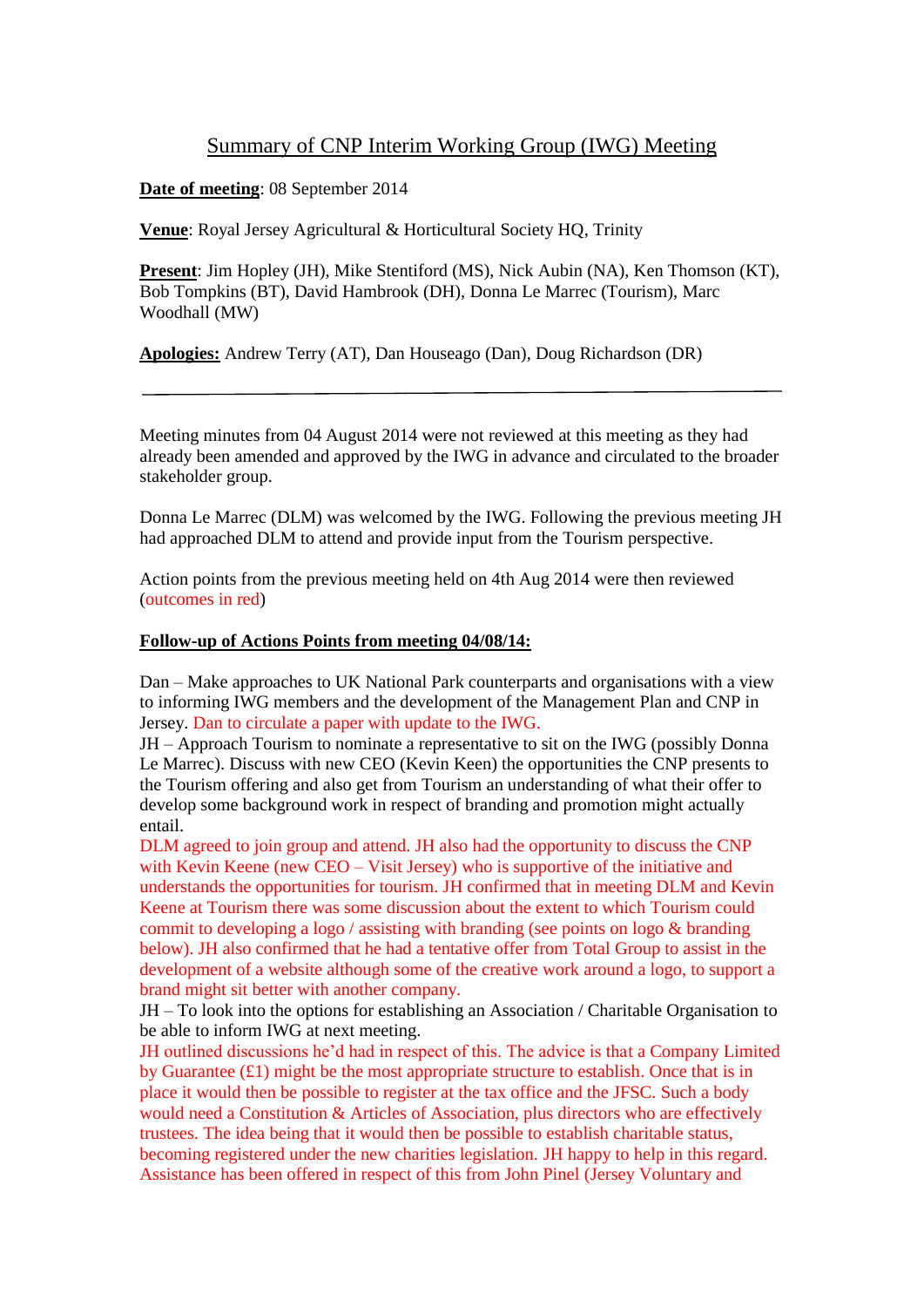Community Partnership). There are some costs to this but they are thought to be minimal except for the legal advice. IWG could possibly approach a legal firm to assist with this as support for the CNP? JH has had help in the past from Ogiers but would need to clarify costs with them if requested. JH also confirmed that he has had experience with John Pinel in assisting / advising on a logo and branding and believes costs of approximately £5k would be sufficient to cover it.

DH – To hold an informal conversation with the Comité des Connétables / Secretary to let them know that the IWG is meeting and that the development of the Management Plan for the CNP is ongoing.

DH spoken to Sue De Gruchy (Secretary) and remains happy to act as a conduit into the Comité should the IWG ask for it.

The nature of the discussions at the meeting did mean that although the conversation switched regularly, a number of clear topic headlines did emerge. What is represented here is the general content of these discussions under each of the headings.

- Logo Engagement with schools in terms of creativity was raised following on from the 1st IWG meeting. The difficulties in engaging schools were highlighted and centred on their existing curriculum schedules and plans, possible clashes with other forthcoming events (eg Island Games) and the need to ensure that the final logo design also recognises the brand and the qualities of the CNP. Developing an image for professional use across a variety of media formats was considered essential and something possibly better suited to a design agency. This may in reality preclude using schools. In addition stakeholder groups need to be able to embrace whatever logo is created and visitors need to be able to understand how it represents the brand and special qualities of the CNP, as well as being representative of the stakeholders and their interests. KT proposed a design idea that had no cost. (attached with these minutes). There were some concerns raised around whether private land owners would be happy to see a CNP logo used on their land and what it might mean physically on the ground in terms of impact. This discussion also extended to whether consideration was needed for promoting the CNP on private land in respect of insurance liability for the CNP group. MW expressed a view that existing arrangements in place with stakeholders and landowners should cover this but there was a view from some that this might need to be clarified. **Action**: As Branding. The IWG will use the next meeting to draft up a brief for the brand.
- **Branding -** There was a significant amount of discussion around branding and particularly what the CNP represented. This focussed on what the CNP was all about, what its special qualities were and how the essence of these might be captured. It was felt that before a brand was developed the answers to these questions needed to be encapsulated in a brief, which could then be used to procure professional services. It was certainly felt that developing a logo and branding was achievable but there was also a recognition that it was a complex task with a significant number of considerations. It was felt that branding needed to capture the reasons why locals and visitors chose the Jersey CNP and its' special features, over those elsewhere. MW pointed out that the management plan which represents the views of the broader stakeholder group would go some way to providing the detail to develop a design brief. He also highlighted the fact that during the workshop process a number of stakeholders had offered to help with this work. DLM offered to take a completed and financed brief through procurement. **Action** MW to incorporate the output of workshop 3 of the stakeholder engagement process into the draft management plan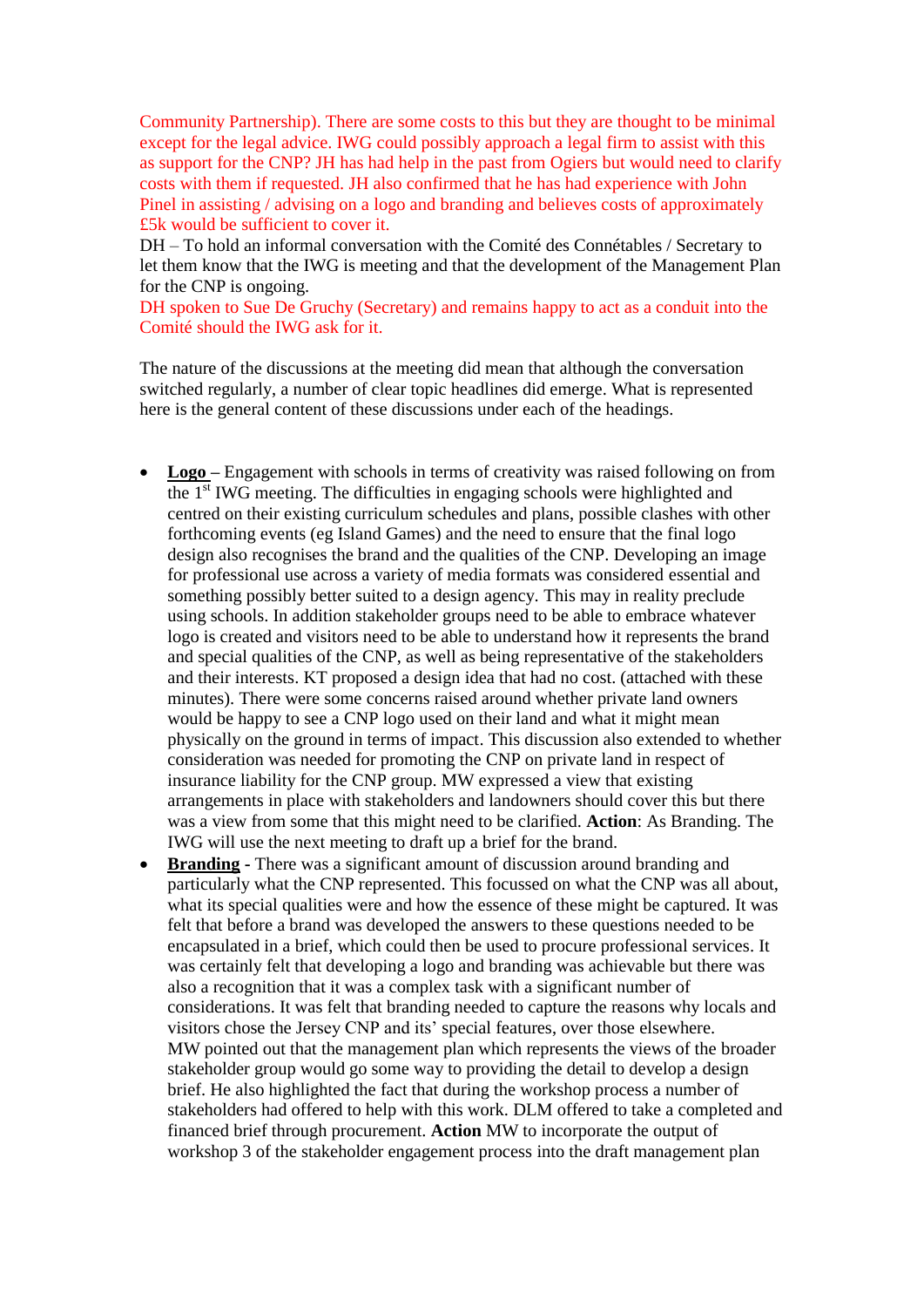and make it available for the IWG in advance of the next IWG meeting. The IWG would then use the next meeting to draft up a brief.

- **Promotion** There was discussion about the need to engage the press and highlight the work done to date in relation to the CNP. It was thought that a single voice from the IWG might prove to be more effective. All heads turned to  $MS \odot$ . DLM suggested that Tourism had a more appropriate role to play in promotion than brand development and that they may well be able to assist in this area. Tourism have experience and possible funding routes to support this – for example the Tourism Development Fund (TDF). The likelihood is that the TDF would need to see a business case for funding. The TDF is currently open to new applications until mid-October. There was also a discussion around the promotion /events co-ordination in the CNP. Tourism currently promote events when they are made aware of them, across the Island, but there might be a need to be able to differentiate the CNP events from others happening in the Island. DLM did allude to the fact that Tourism / Visit Jersey (as of  $1<sup>st</sup>$  January 2015 and dependent on organisational changes) could produce a simple piece of consumer print in 2015. It could contain a map of the park with a general guide to what you can do within it e.g. walking trails, nature/wildlife centres, flora/fauna, outdoor active sports and activities, heritage sites, tourism attractions, golf courses, events, hotels and restaurants, car parks etc. However, ideally this consumer print would also contain reference to a logo. There were concerns raised that whatever the IWG did shouldn't result in a further layer of bureaucracy but instead the IWG should play a co-ordinating role, as this is clearly where benefits lie (across so many examples). The development of promotional material appeared to rest on the logo and brand being finalised. **Action** MS to draft something for the press and forward to IWG before release
- **Funding –** There was a view that the CNP was a significant asset to the Island and that the government should be making a financial contribution to this. There remains a feeling that some government funding at the outset is essential to support the development of a brand and logo and the question was asked whether the DoE would support this. In addition the TDF was seen as a possible future funding mechanism. In all cases the IWG felt that a clear organisational structure and plan was going to be essential if they were to convince public and private bodies to invest. **Action:** MW agreed to ask the questions of the DoE in terms of possible funding and scale.
- **Organisational Structure** Following on from discussions at the 1<sup>st</sup> meeting and update of actions from JH, there was a discussion about the benefits and possible consequences of creating a more formal structure. A significant benefit seen was in the ability to raise funds. Establishing a group with charitable status would provide a means to deliver more formal funding requests as well as an opportunity for external supporters to provide their financial support. JH did point out that there were ramifications to establishing a more formal identity but the benefits were real. In addition the set-up was relatively straight forward and if the rest of the IWG was supportive it could be pursued. JH thought the cost implications were minimal although the legal work associated with it would be the heaviest without support either from a corporate sponsor or elsewhere. Concerns were raised about whether approval was needed from the DoE / Minister for the IWG to follow a route to an autonomous structure. MW confirmed that he felt this was not the case given the nature of the engagement process that was followed. He suggested that if the IWG were implementing the wishes of the broader stakeholders then they would be fulfilling their role.

**Action:** JH to continue enquiries and seek opportunities to allow the IWG to pursue this route of establishing a formal structure.